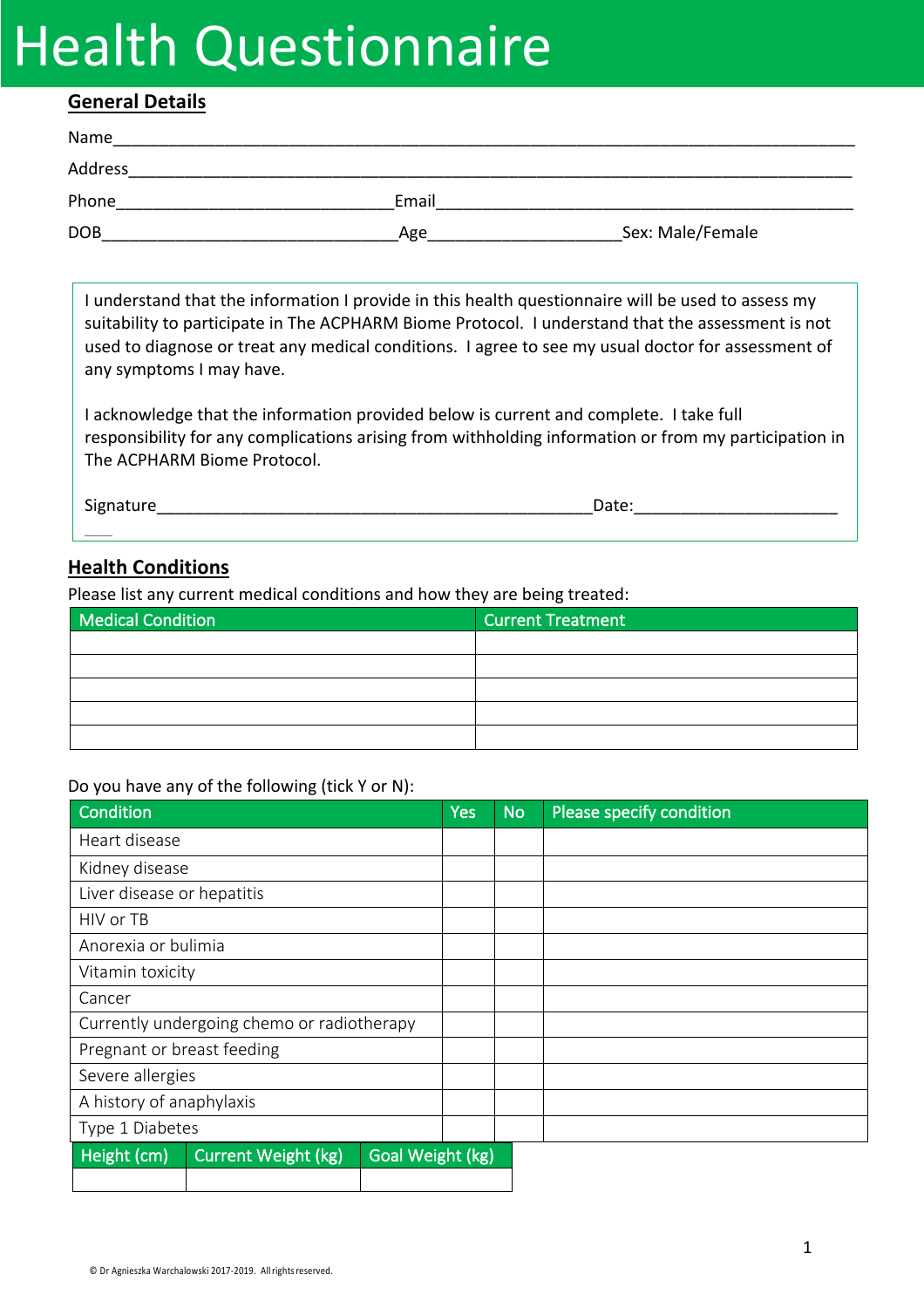# **Systems Review:**

Please tick the number which best describes the frequency or severity of any symptoms you have experienced over the previous month, from 0-3 using the key below.

| $0 =$ Never                                    | $1 = Occasionally$                    | $2 =$ Regularly |      |   | $3 =$ Frequently/Daily |                |   |
|------------------------------------------------|---------------------------------------|-----------------|------|---|------------------------|----------------|---|
| <b>Gut Health</b>                              |                                       |                 |      | 0 | Ú                      | $\overline{2}$ | 3 |
| Bloating, fullness or indigestion after a meal |                                       |                 |      |   |                        |                |   |
| Constipation                                   |                                       |                 |      |   |                        |                |   |
| Abdominal cramps or aches                      |                                       |                 |      |   |                        |                |   |
| Excessive gas                                  |                                       |                 |      |   |                        |                |   |
|                                                | Diarrhoea or frequent bowel movements |                 |      |   |                        |                |   |
|                                                |                                       |                 | Tota |   |                        |                |   |

| Immune Health                         |  | ◠ |
|---------------------------------------|--|---|
| Frequent infections                   |  |   |
| Recurrent rashes or itching           |  |   |
| Nasal congestion or discharge         |  |   |
| Joint pain, stiffness or swelling     |  |   |
| Worsening symptoms with certain foods |  |   |
|                                       |  |   |

| Metabolic Health      |  | e |
|-----------------------|--|---|
| Fatigue, sluggishness |  |   |
| Feeling cold          |  |   |
| Gaining weight        |  |   |
| Fluid retention       |  |   |
| Loss of hair          |  |   |
| Total                 |  |   |

| Hormone Health                          |  |  |
|-----------------------------------------|--|--|
| Shaky or irritable between meals        |  |  |
| Waking hungry at night                  |  |  |
| Cravings for sugar, coffee or chocolate |  |  |
| Low mood, stressed or mood swings       |  |  |
| Fatigue easily                          |  |  |
| Гоtа                                    |  |  |

| <b>Brain Health</b>                           | O |  |  |
|-----------------------------------------------|---|--|--|
| Difficulty concentrating or focusing on tasks |   |  |  |
| Poor memory                                   |   |  |  |
| Cravings for food, alcohol or drugs           |   |  |  |
| Insomnia or waking at night                   |   |  |  |
| Feeling overwhelmed by small things           |   |  |  |
| Γ∩†a                                          |   |  |  |

# Please total each section, you should have a total score between 0 and 15